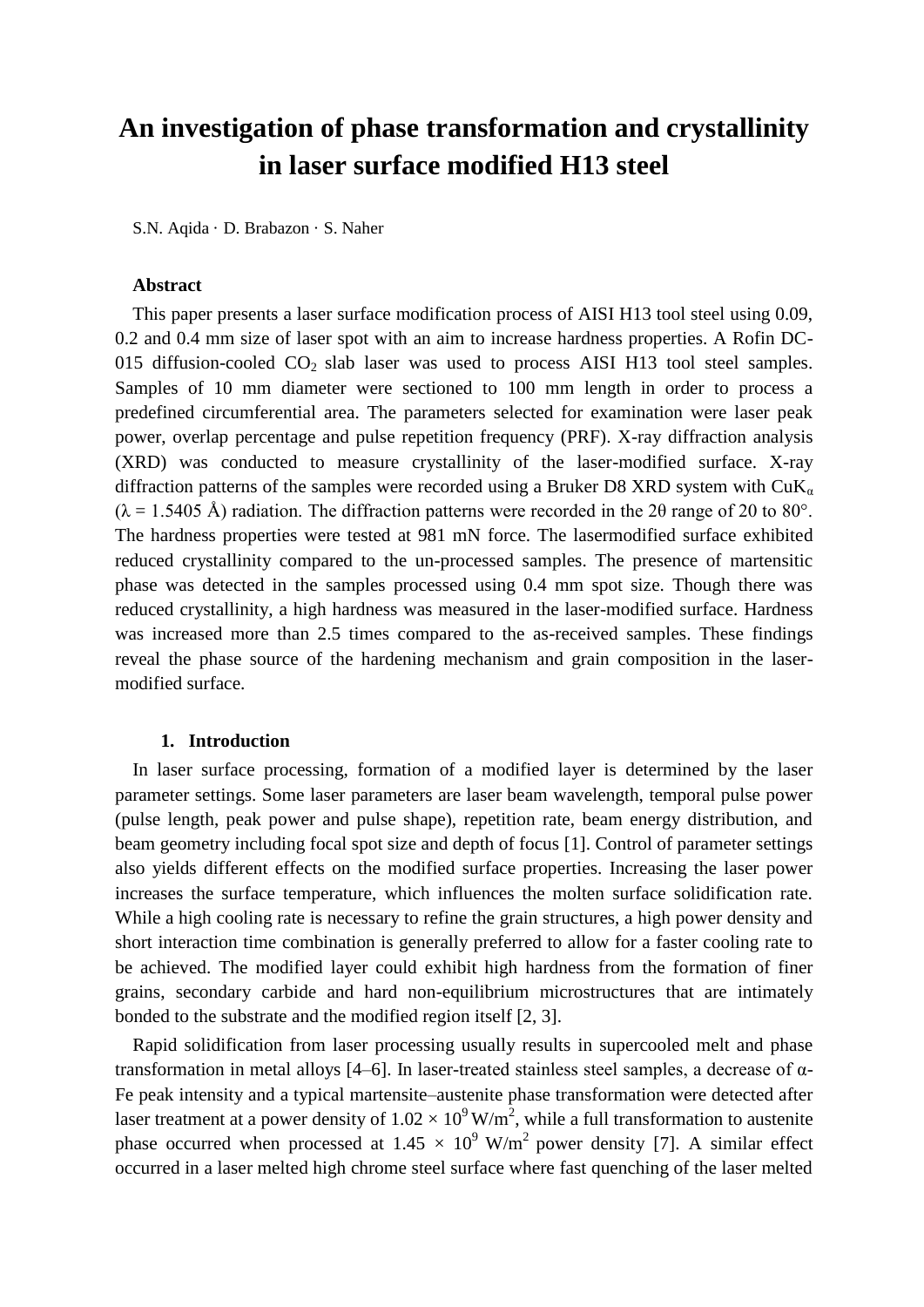sample yielded austenite phase [6]. Peak broadening has also been attributed to the existence of fine grain size and stress on the materials surface in stainless steel samples [7]. However, though much work has discussed the phase transformation in laser processed steel, very little work focussed on the formation of quasicrystalline phase and its relation to hardness properties. This work highlights hardening mechanism of lasermodified surface, and phase transformation in supercooled austenite. In this paper, metastable phase and phase crystallinity of laser-modified H13 steel surface were investigated.

### **2. Experimental**

The material investigated in this study was H13 die steel with chemical composition of alloying elements given as 0.32–0.45 wt.% C, 0.20–0.50 wt.% Mn, 0.80–1.20 wt.% Si, 4.75– 5.50 wt.% Cr, 0.30 wt.% Ni, 1.10–1.75 wt.% Mo,0.80–1.20 wt.% V, 0.25 wt.% Cu, 0.03 wt.% P and S.

As-received 10 mm diameter H13 die steel cylindrical rods were sectioned into 120 mm length samples. The samples were cleaned with ethanol prior to processing. Samples were laser processed after surface roughening to produce  $3.0 \pm 0.2$  µm average roughness and then were chemically etched. A Rofin DC-015 diffusion-cooled  $CO<sub>2</sub>$  slab laser system with 10.6 µm wavelength was used to modify the sample surface. The laser system was focussed to a minimum laser spot diameter of 0.09 mm onto the sample surface, and was defocussed from its focal position to a focal position above the surface to achieve a larger laser surface beam spot diameter of  $0.2$  and  $0.4$  mm. The beam mode was  $TEM_{oo}$ , which produced a fine circular beam size. Table 1 shows the parameter settings used to process the samples with three different spot sizes.

The parameters used were peak power,  $P_p$ , duty cycle,  $DC$ , overlap,  $\eta$ , and pulse repetition frequency, *PRF*. The duty cycle was based on peak power to result in a range of average power. In pulse mode processing, overlap was set to produce a continuous effect of modified surface, which was achieved by either increasing the laser *PRF* at constant sample translation speed or by changing sample translation speed at constant *PRF*. Overlapped pulse in E samples were designed using the first technique while the latter calculation was conducted in N and X samples. The outcome parameters from the settings were residence time,  $T_R$ , irradiance, I, and pulse energy,  $E_p$ .

| Set parameters           | Sample |                 |        |                 |         |         |  |  |  |
|--------------------------|--------|-----------------|--------|-----------------|---------|---------|--|--|--|
|                          | E8     | E <sub>15</sub> | N4     | N <sub>12</sub> | X2      | X5      |  |  |  |
| $P_p$ (W)                | 760    | 760             | 507    | 1313            | 1138    | 1138    |  |  |  |
| DC(%)                    | 85     | 100             | 49     | 23              | 24      | 24      |  |  |  |
| $\eta(\%)$               | 10     | 30              | 50     | 50              | 0       | 10      |  |  |  |
| PRF (Hz)                 | 2857   | 3810            | 2900   | 2900            | 2900    | 2900    |  |  |  |
| Outcome parameters       |        |                 |        |                 |         |         |  |  |  |
| $I$ (W/mm <sup>2</sup> ) | 5.548  | 4.631           | 10,930 | 28,184          | 178,761 | 162,572 |  |  |  |
| $T_R$ (ms)               | 0.32   | 0.34            | 0.25   | 0.12            | 0.08    | 0.09    |  |  |  |
| $E_p$ (J)                | 0.23   | 0.20            | 0.09   | 0.11            | 0.10    | 0.10    |  |  |  |

Table 1 Laser processing parameters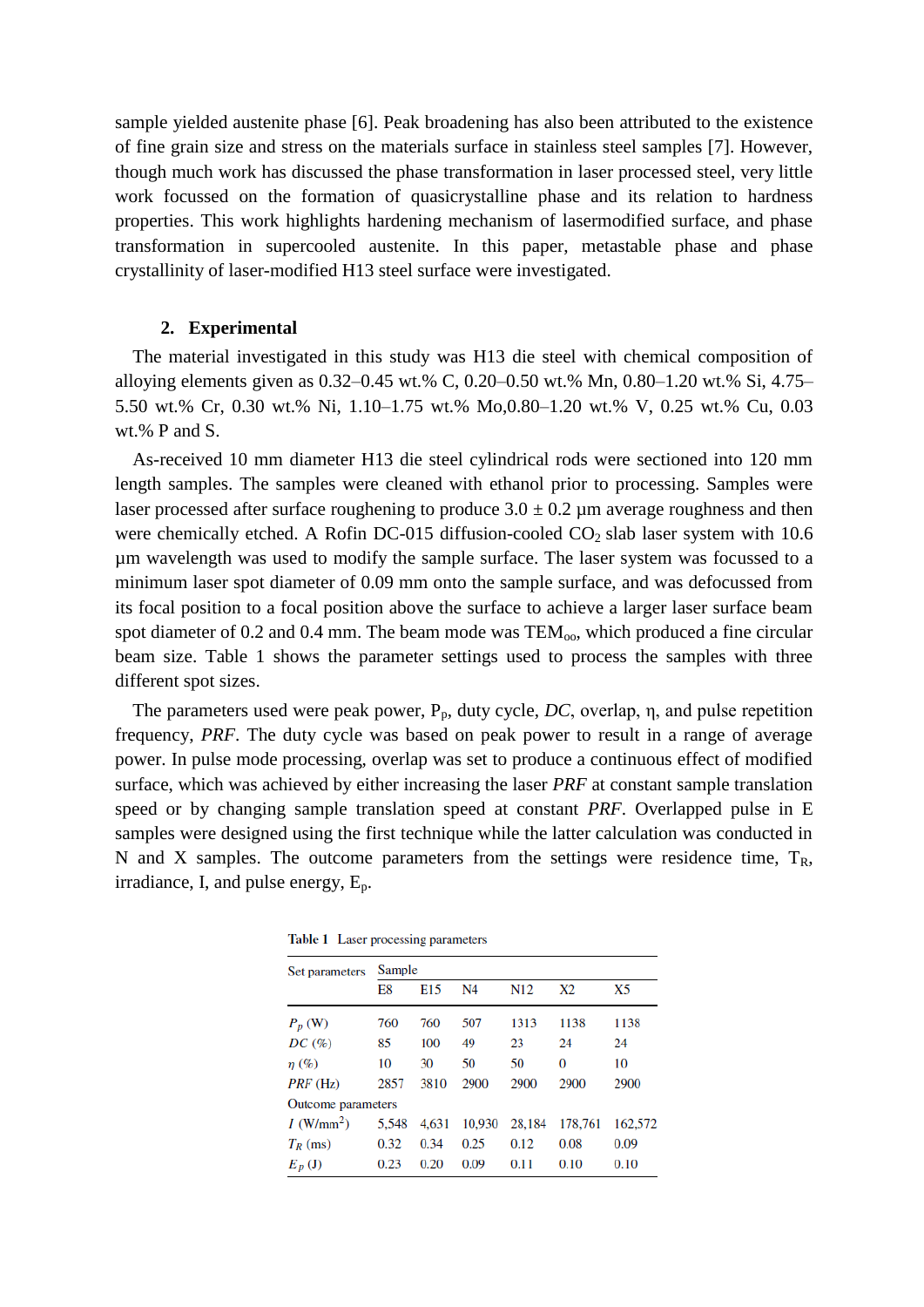These parameters were calculated using Eqs. 1, 2 and 3:

$$
T_R = \frac{DC \times d}{S} \tag{1}
$$

$$
I = \frac{F}{T_R} \times DC
$$
 (2)

$$
E = \frac{P_{\text{ave}}}{PRF} \tag{3}
$$

where d is laser spot diameter, F is energy density (pulse energy divided by laser beam spot area), S is traverse speed (laser spot diameter divided by time taken to produce one rotation) and  $P_{ave}$  is average power (peak power multiply with duty cycle).



Fig. 1 Micrograph of laser-modified surface cross section (sample N12)

Micrograph of laser-modified surface cross section was observed using EVO-LS15, Carl Zeiss, scanning electron microscope (SEM) integrated with SmartSEM software. X-ray diffraction patterns of the samples were recorded using a Bruker D8 XRD system with Cu K  $\alpha$  ( $\lambda$  = 1.5405 Å) radiation. The hardness properties were tested at 981 mN force using Leitz mini-load tester with Vickers diamond indenter.

#### **3. Results**

The laser-modified layer produced on H13 steel substrate of sample N12 is shown in Fig. 1. The laser-modified surface H13 was analysed for surface crystallinity and compared with the diffraction pattern of the as-received H13 steel. In Fig. 2, the diffraction peaks of asreceived H13 steel surface were characterised by distinct reflections of α-Fe (110), (200), (211) and (220) phase at 44.6◦, 64.8◦, 82.1◦ and 98.6◦ Bragg's angles (2 theta), respectively. The intensity distribution of the peaks was similar to the  $\alpha$ -Fe phase (06-0696) peaks listed in the Joint Committee on Powder Diffraction Standards (JCPDS) database.

The X-ray diffraction patterns produced by samples processed at 0.4, 0.2 and 0.09 mm spot size are shown in Figs. 3, 4 and 5, respectively.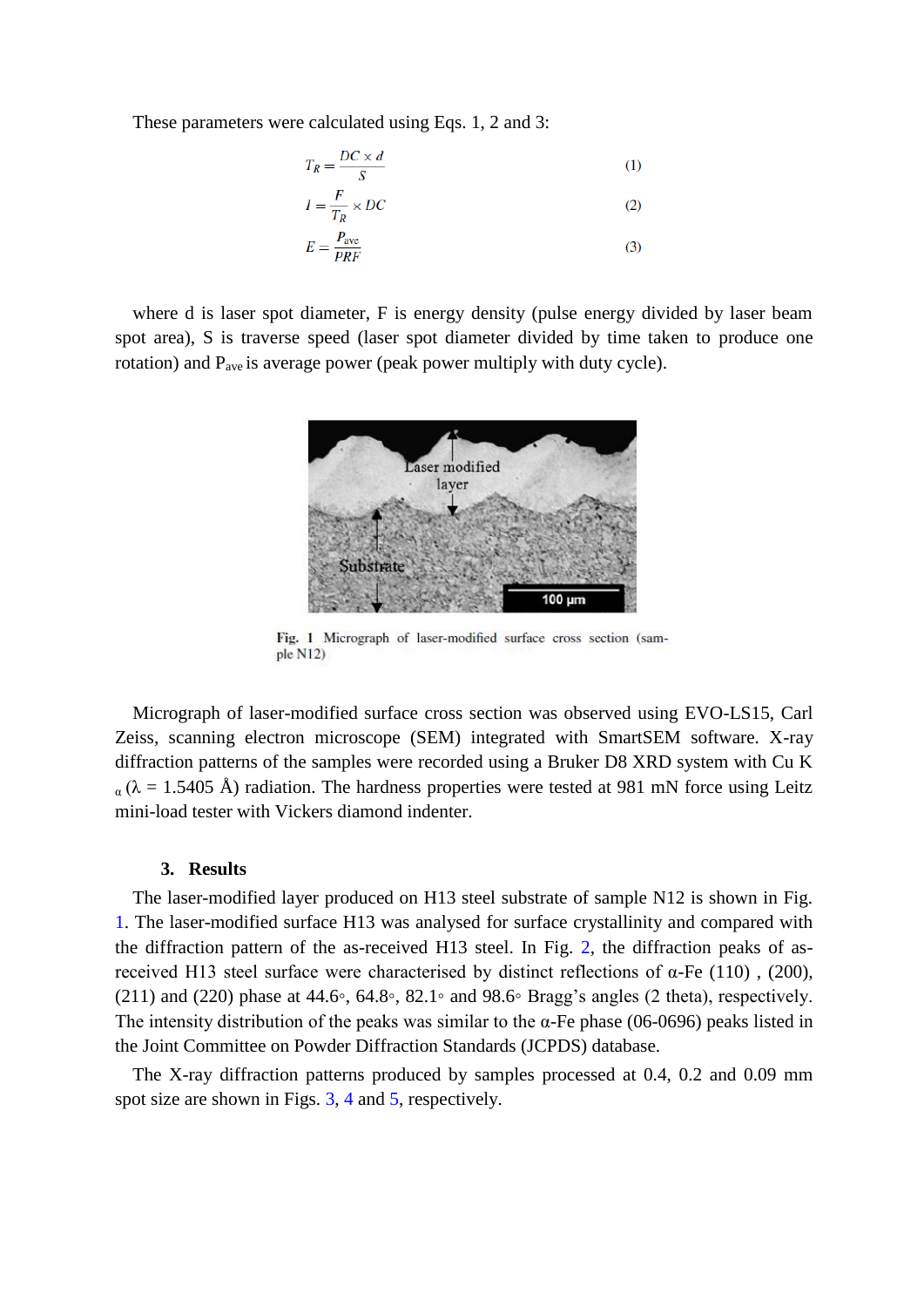

The peaks detected from Fig.3(a) were (211) martensite, (110) and (200)  $\alpha$ -Fe. Whereas in Fig.  $3(b)$  the (200)  $\alpha$ -Fe peak became less distinct and suppressed. At 0.4 mm spot size, the (110)  $\alpha$ -Fe phase peak in Fig. 3(a) decreased as much as 66 % (from approximately 600 to 200 cps) compared to the as-received H13 steel surface peak reflection, see Fig. 2. Presence of (211) martensite peak was detected at  $35.45°$  Bragg's angle, see Fig. 3. The (211) martensite structure is body-centred-cubic in contrast with as-quenched martensite bodycentred-tetragonal structure.

In Figs. 4(a) and (b), samples processed at 0.2 mm spot size produced (110)  $\alpha$ -Fe peaks at 60 % lower intensity than the as-received H13, which reduced from approximately 600 to 230 cps. The (200) α-Fe peak for samples in Fig. 4(a) decreased approximately 50 % compared to the as-received H13 tool steel. Further (110)  $\alpha$ -Fe peak reduction was observed on diffraction patterns of samples processed at a 0.09 mm spot size as shown in Figs. 5(a) and (b). The peak intensity of (110)  $\alpha$ -Fe resulted from an as-received H13 sample was more than four times stronger compared to samples in Fig. 5. A broadening effect of (200) α-Fe peak was found in the sample of Fig. 5(b).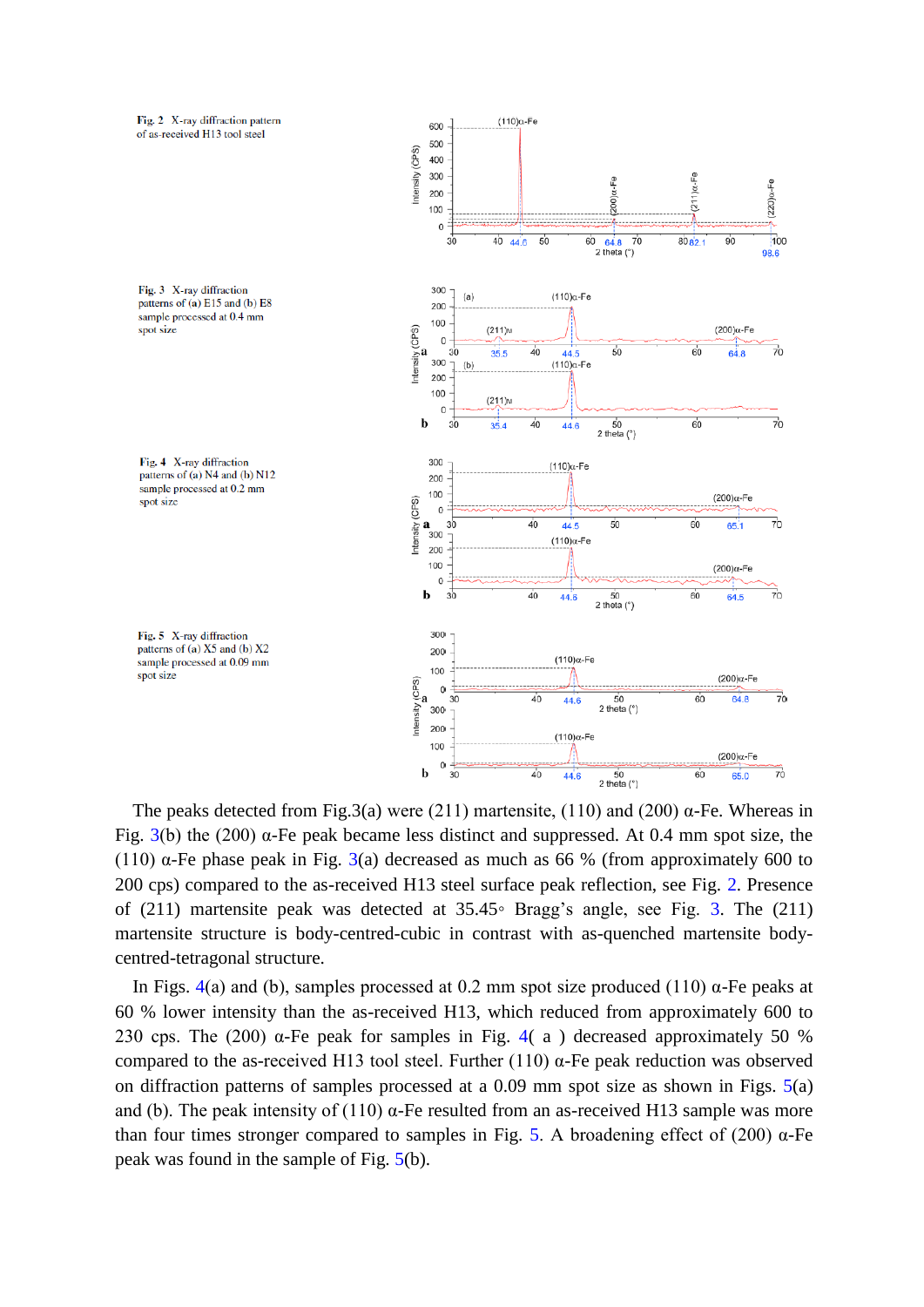The crystallinity of the laser-modified H13 tool steel sample surfaces were different from the as-received H13 steel in terms of relative strength ratio,  $VI_1$ , of diffraction peaks. Detailed results of X-ray diffraction values for characterised angle measured from the samples scanning patterns and the standard peaks of α-Fe from the JCPDS database are given in Table 2.

| Sample/spot<br>size (mm) | <b>Measured</b> values |                      |          |         |                  |          | Data from JCPDS $(\alpha$ -Fe: 06-0696) |               |  |
|--------------------------|------------------------|----------------------|----------|---------|------------------|----------|-----------------------------------------|---------------|--|
|                          | $2\theta$ (°)          | Max. intensity (CPS) | $d$ (nm) | $I/I_1$ | FWHM $(2\theta)$ | $d$ (nm) | $I/I_1$                                 | Plane $(hkl)$ |  |
| As-received H13          | 44.6                   | 591.0                | 0.2031   | 100     | 0.342            | 0.2027   | 100                                     | 110           |  |
|                          | 64.8                   | 43.2                 | 0.1437   | 7       | 0.584            | 0.1433   | 20                                      | 200           |  |
|                          | 82.1                   | 72.8                 | 0.1173   | 12      | 0.598            | 0.1170   | 30                                      | 211           |  |
| E15/0.4                  | 35.5                   | 24.6                 | 0.2530   | 12      | 0.607            |          |                                         |               |  |
|                          | 44.5                   | 199.4                | 0.2035   | 100     | 0.854            |          |                                         |               |  |
|                          | 64.8                   | 19.7                 | 0.1438   | 10      | 0.692            |          |                                         |               |  |
| E8/0.4                   | 35.4                   | 25.4                 | 0.2530   | 10      | 0.601            |          |                                         |               |  |
|                          | 44.6                   | 243.6                | 0.2036   | 100     | 0.861            |          |                                         |               |  |
| N <sub>12</sub> /0.2     | 44.5                   | 233.4                | 0.2033   | 100     | 0.849            |          |                                         |               |  |
|                          | 65.1                   | 20.6                 | 0.1431   | 9       | 1.962            |          |                                         |               |  |
| N4/0.2                   | 44.6                   | 233.0                | 0.2033   | 100     | 0.925            |          |                                         |               |  |
|                          | 64.5                   | 36.5                 | 0.1443   | 16      | 1.969            |          |                                         |               |  |
| X5/0.09                  | 44.6                   | 123.0                | 0.2032   | 100     | 0.940            |          |                                         |               |  |
|                          | 64.8                   | 12.3                 | 0.1438   | 10      | n/a              |          |                                         |               |  |
|                          | 82.2                   | 30.8                 | 0.1172   | 25      | n/a              |          |                                         |               |  |
| X2/0.09                  | 44.6                   | 131.0                | 0.2031   | 100     | 1.045            |          |                                         |               |  |
|                          | 64.3                   | 12.3                 | 0.1448   | 9       | n/a              |          |                                         |               |  |
|                          | 82.2                   | 26.9                 | 0.1172   | 21      | n/a              |          |                                         |               |  |
|                          |                        |                      |          |         |                  |          |                                         |               |  |

Table 2 Contrast of x-ray diffraction values for as-received H13 and laser-modified H13 steel surface

The peaks' angles associated with as-received H13 steel surface were compared with the modified samples. All of the peaks detected on modified samples were at similar angles of reflection as the asreceived H13 sample. The inter-planar spacing, d of the modified samples was retained while the relative intensity strengths differed. Referring to α-Fe (06-0696) from the JCPDS database, the relative strength ratio of the peaks at the four different angles were 100, 20, 30 and 10. The (200) α-Fe peak was diminished in sample E8 while it became more distinct in sample N12. Sample E8 processed at 0.4 mm spot size produced the (211) martensite peak at 35.4◦ with at least 10 % of the relative strength ratio. The relative strength ratio of (211) α-Fe peak in sample X2 and X5 was higher than the as-received H13 steel (see Table 2). The FWHM values of (110)  $\alpha$ -Fe peak in samples E8, E15, N4 and N12 increased at least 2.5 times higher than in asreceived H13 steel. In sample X5, the increment was 2.7 times. A broadening of 1.045∘ was analysed on (200)  $\alpha$ -Fe peak of sample X2, which was three times that of the asreceived H13 peak.

The resulted maximum hardness of laser-modified surface processed at 0.09, 0.2 and 0.4 mm spot size are 824, 996 and 1017  $HV_{0,1}$ , respectively. The highest average hardness was measured in sample processed using 0.4 mm spot size. The sample N4, which was processed at 0.2 mm spot size, exhibited the lowest peak hardness of 435 HV $_{0.1}$ .

## **4. Discussion**

The peak reflection analysis of the modified samples conducted between 30 to 70◦ Bragg's angle was sufficient to investigate the phase crystallinity and broadening effect of the (110)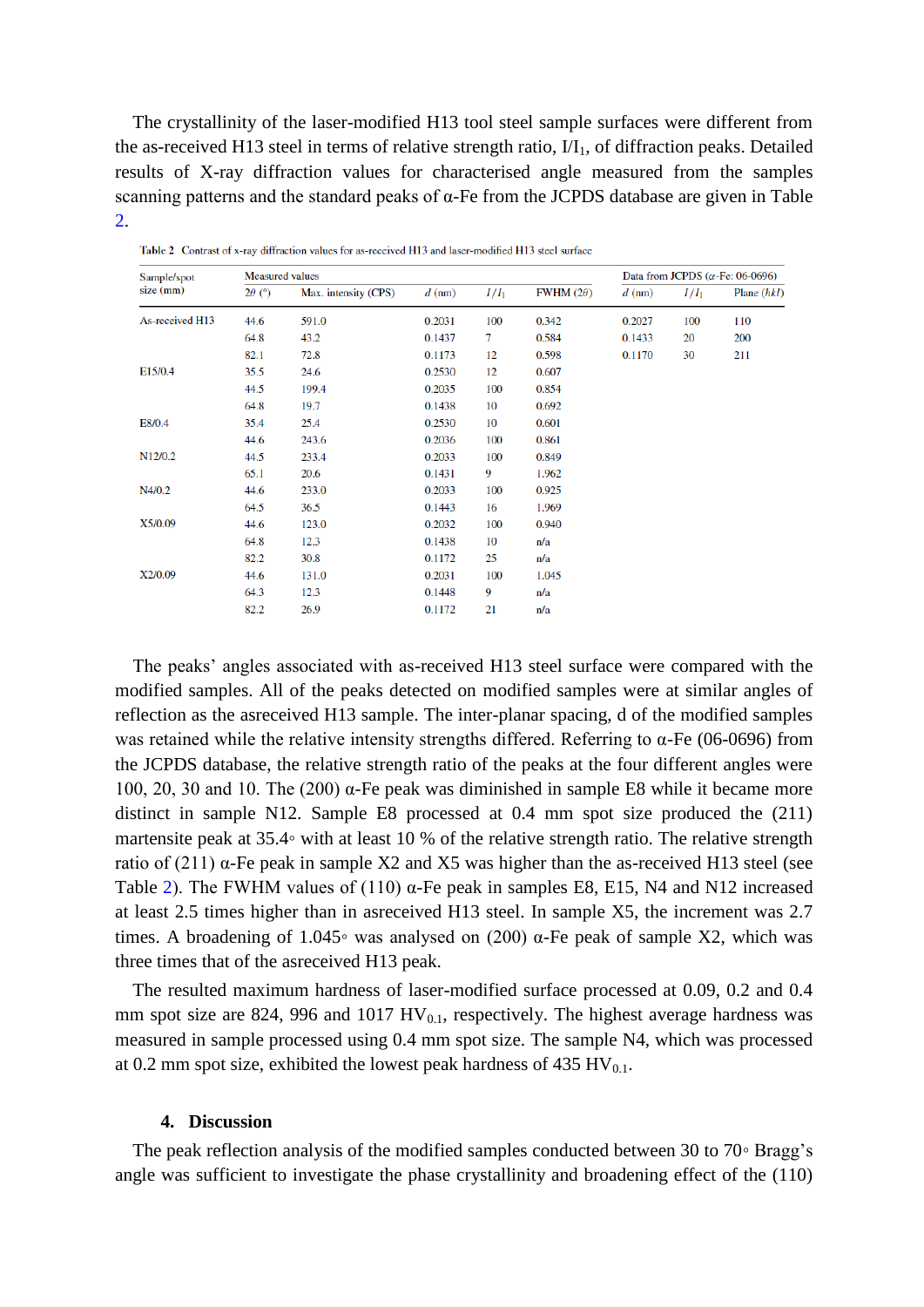α-Fe phase. The α-Fe phase expresses super saturation solid solution martensite and ferrite [8]. Peak reduction occurred in all laser-modified samples with maximum reduction in samples X2 and X5 shown in Fig. 5. Since sharp and strong peaks show a well-crystalline nature of  $\alpha$ -Fe phase, the peak intensity reductions resulted from decreasing phase crystallinity [9]. The finding on decreasing phase crystallinity also supports the supercooled austenite transformation discussion earlier.

Referring to the processing parameter effects on samples in Table 2, the smaller spot size of 0.09 mm resulted in a more rapid heating rate compared to 0.2 and 0.4 mm spot size due to the combination of settings of high irradiance and short exposure time. Longer exposure times were necessary when processing samples at low laser irradiance to allow surface melting to take place. A low heating rate and small undercooling interplay in sample E8 and E15 to produce martensite phase during processing, see Fig. 3. A similar peak traced at  $35\circ$ angle position was referred to as structural transformation in water quenched Fe–Ga alloys after being heat treated at 1000 °C [10]. At 4,600 W/mm<sup>2</sup> laser irradiance and 0.34 ms exposure time, the (110) and (200)  $\alpha$ -Fe crystalline peaks intensity of sample E15 were reduced, see Fig. 3(a). A small increase of heating rate  $(5.548 \text{ W/mm}^2)$  laser irradiance and 0.32 ms exposure time) was adjusted for sample E8, which suppressed the (200)  $\alpha$ -Fe peak, see Fig.  $3(b)$ .

In Table 1, the laser irradiances for sample N4 and N12 were  $10,930$  W/mm<sup>2</sup> and 28,184  $W/mm^2$  with residence times of 0.25 and 0.12 ms, respectively. The martensite peak was absent in both samples N4 and N12. A noticeable change was the intensity of the (200)  $\alpha$ -Fe peak decreased 10 % more in sample N12 in contrast to N4 due to higher laser irradiance. The samples processed at spot size of 0.09 mm indicated the presence of a small amount of randomly distributed nano-subgrains in the laser-modified surface from the decrease of the crystalline peak intensity. The findings show significant effect of heating rate where at low irradiance and longer exposure time combination, the martensitic transformation was initiated. Whereas the large undercooling allowed for the martensitic transformation to be skipped and suppressed several long range order peaks. More rapid cooling occurred in smaller laser spot size due to lower residence time, which limited the heat transfer to the surface.

The formation of nano size and ultrafine size grain structures in the modified layer corresponds to the diffraction peak intensities found in the XRD analysis which can be referred to authors' previous findings [11]. A small broadening effect occurred in the diffracted peaks of the modified surface due to an increase of grain boundaries from ultrafine size subgrain formations. In sample E15 and E8, one of the factors which caused grain refinement was the growth and evolution of martensite phase due to grain- subgrain boundaries and lattice structure changes under the specific variation in temperature [12, 13]. The broadening effect investigated is also correlated with the mechanical properties of steel where ultrafine grain exhibits high strength and good ductility in metallic materials [14, 15].

Increment of hardness properties in samples processed by 0.4 mm spot size was contributed to by grain refinement along with martensite phase presence, which is in agreement with the XRD findings and previous work [16].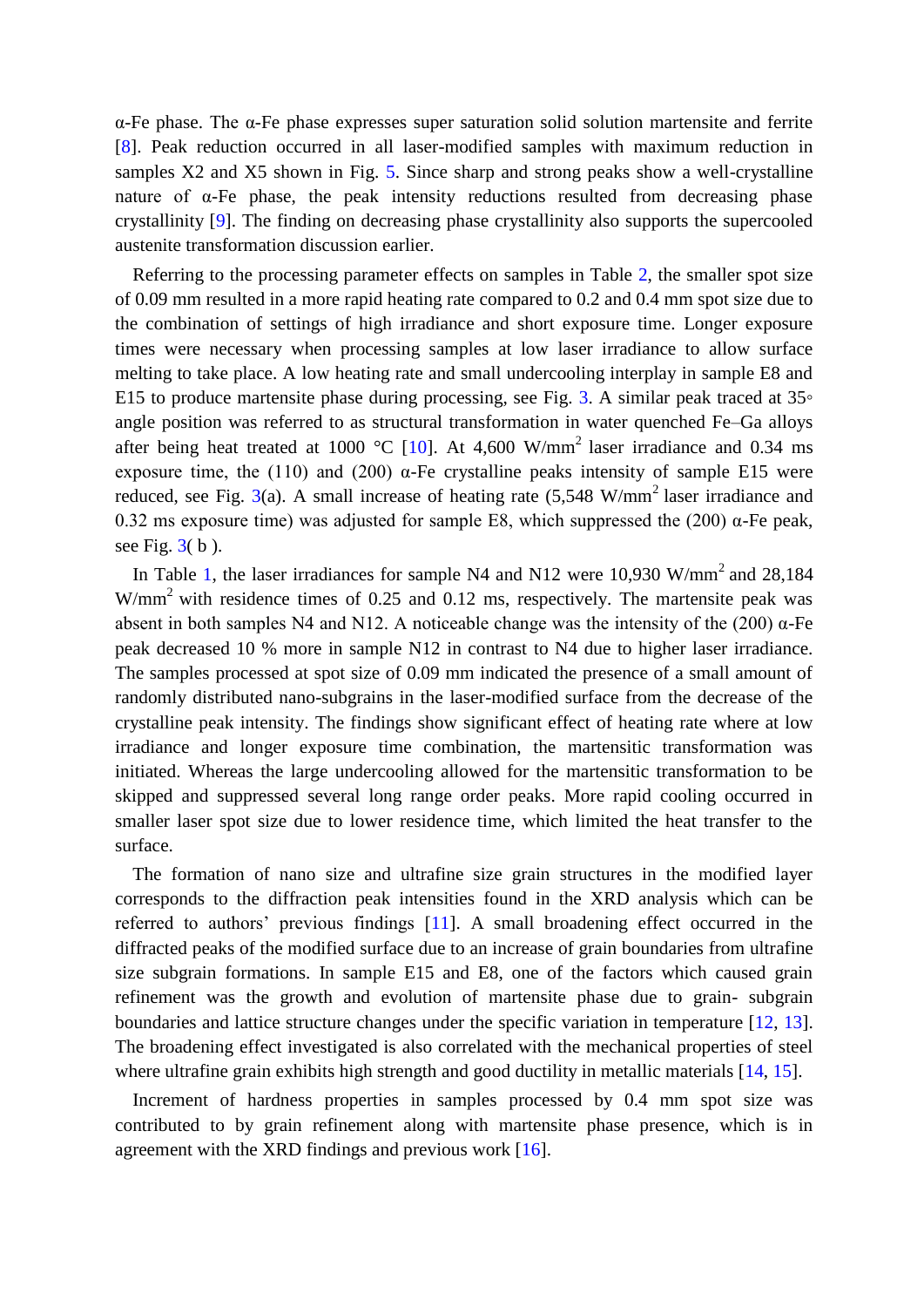The pulse energy and residence time combination determines the surface heating rate and quench rate of undercooled austenite. The smaller spot size of 0.2 mm compared to the 0.4 mm spot size yielded higher irradiance and retained stress during surface processing. A vast difference between sample N12 and N4 average hardness was due to changes in both the peak and average power settings. The hardness measured in sample processed at 0.11 J pulse energy indicates that a finer grain size ferrite was transformed from undercooled austenite at this higher irradiance and shorter residence time setting. Even though a lower irradiance needs a longer residence time for surface melting, however, for grain refinement, the grain size depends on the cooling period and the effect of both irradiance and residence time setting on the sample surface temporal temperature.

# **5. Conclusion**

A significant decrease of α-Fe crystallinity and development of metastable phases were identified in the laser-modified surface. Decreasing phase crystallinity and phase transformation variation in the laser-modified surface was dependant on processing parameter settings, in particular the laser spot size. Processing H13 tool steel samples using a laser spot size of 0.4 mm yielded martensite phase. Absence of martensite phase in samples processed at 0.2 and 0.09 mm laser spot size was due to the higher cooling rate on the sample surface. The laser-modified surface hardness properties were enhanced to greater than three times higher than the unmodified H13 tool steel substrate in the DOEs. Increase of hardness due to grain size decrease was in agreement with the Hall–Petch relationship. The laser irradiance and residence time variations at three different laser spot sizes used in the processing were suitable to enhance the surface hardness. These findings reveal the phase source of the hardening mechanism and grain composition in the laser-modified surface.

**Acknowledgements** The authors would like to acknowledge the support from the Ministry of Higher Education Malaysia, Universiti Malaysia Pahang and Dublin City University for funding this research.

#### **References**

- 1. F.O. Olsen, L. Alting, Manuf. Technol. **44**, 141 (1995)
- 2. R.J. DiMelfi, P.G. Sanders, B. Hunter, Surf. Coat. Technol. **106**, 30 (1998)
- 3. SeDao, M. Hua, T.M. Shao, H.Y. Tam, J. Mater. Process. Technol. **209**, 4689 (2009)
- 4. R. Roy, S. Gedevanishvili, E. Breval, P. Mistry, M. Turchan, Mater. Lett. **46**, 30 (2000)
- 5. F. Audebert, R. Colaço, R. Vilar, H. Sirkin, Scr. Mater. **48**, 281 (2003)
- 6. M. Li, Y. Wang, B. Han, W. Zhao, T. Han, Appl. Surf. Sci. **255**, 7574 (2009)
- 7. C. Cui, J. Hu, Y. Liu, K. Gao, Z. Guo, Appl. Surf. Sci. **254**, 6779 (2008)
- 8. L. Yajiang, W. Juan, Z. Bing, F. Tao, Bull. Mater. Sci. **25**, 213 (2002)
- 9. F. Wang, A. Shan, X. Dong, J. Wu, Scr. Mater. **56**, 737 (2007)
- 10. T.A. Lograsso, A.R. Ross, D.L. Schlagel, A.E. Clark, M. WunFogle, J. Alloys Compd. **350**, 95 (2003)